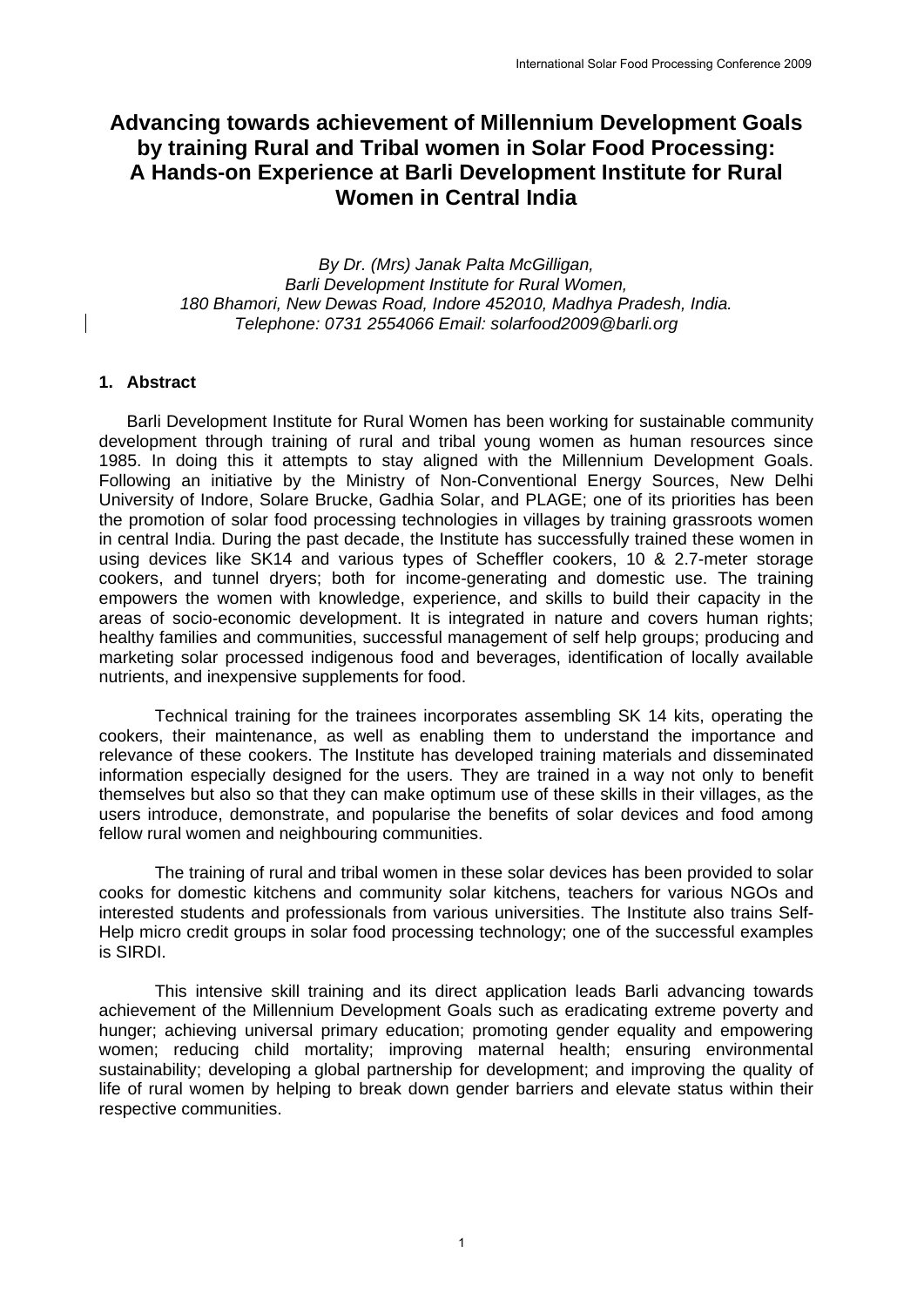### **Paper**

### **2. Barli Development Institute for Rural Women**

The Barli Development Institute for Rural Women empowers young rural and tribal women to become agents of social change through the acquisition of a wide range of skills and knowledge needed to improve the lives of their families, their communities and themselves. 'Barli' is a very common name among tribal women in the districts where many trainees come from. It denotes the central pillar, which supports the tribal house typical of these areas, highlighting the belief of the Institute that women are the central pillars of society. Based in Indore, the Institute has completed residential training programmes for more than 4500 young women from 450 villages of Madhya Pradesh and other parts of India. Priority is given to the socially and economically disadvantaged, i.e., 'scheduled castes, scheduled tribes and backward classes', the physically challenged, orphans, widows, divorcees, the abused and the neglected.

The Barli curriculum is designed to achieve the following:

- To facilitate change in the traditional attitudes and practices which block or impede the efforts of men and women to live in equality with dignity and security
- To facilitate the initiation and execution of development activities in the communities
- To increase awareness and knowledge of the potential for improving the social and economic conditions in the communities.

The first stage of training is raising awareness, followed by motivation, and then empowerment of the women being trained. The second dimension is helping the women understand its relevance in their lives. Thirdly, the trainers should work as facilitators, not as instructors, and promote the independence and confidence of the trainees. Then, the young women will pass on their knowledge, skills, experience and individual qualities to the next generation. The trainees learn that they are equal members of society and that they have the power to transform their communities. It is in this context that the Institute's training demonstrates a programme of sustainable community development. 'Sustainability' here means that, once empowered, there is an instinctive and natural process for women to pass on their knowledge, skills and experience to future generations.

Being a Baha'i-inspired NGO, Barli is spiritually committed to train people to protect the earth's' resources. The trainees' involvement in sustainable development is built into the curriculum and their life at the campus. They are shown the value and benefits of the environment and begin their day with growing vegetables, fruits and herbs on the Institute's six-acre campus. In 1998 the Institute installed the first solar kitchen of central India with large Scheffler dishes that cooks two meals and breakfast everyday for 100 people. This solar kitchen motivated the trainees to adopt solar technology for domestic use and it helped them to overcome all the myths and barriers to accept and use this non-conventional source of energy. Now, the trainees and staff enjoy solar cooked food 300 days a year, are taught to use the Institute's solar cookers, and are encouraged to propagate energy saving devices in their villages. All they needed was knowledge, skills and access to resources and availability of solar technology that could be used to bring positive changes in their lives as well as of their families and communities.

## **3. Why Solar Food Processing?**

As in most of the world, cooking is the responsibility of womenfolk in the tribal societies of Madhya Pradesh. Right from early childhood, in addition to numerous other responsibilities, women are required to cook for their families. For these tribal women, cooking is not as simple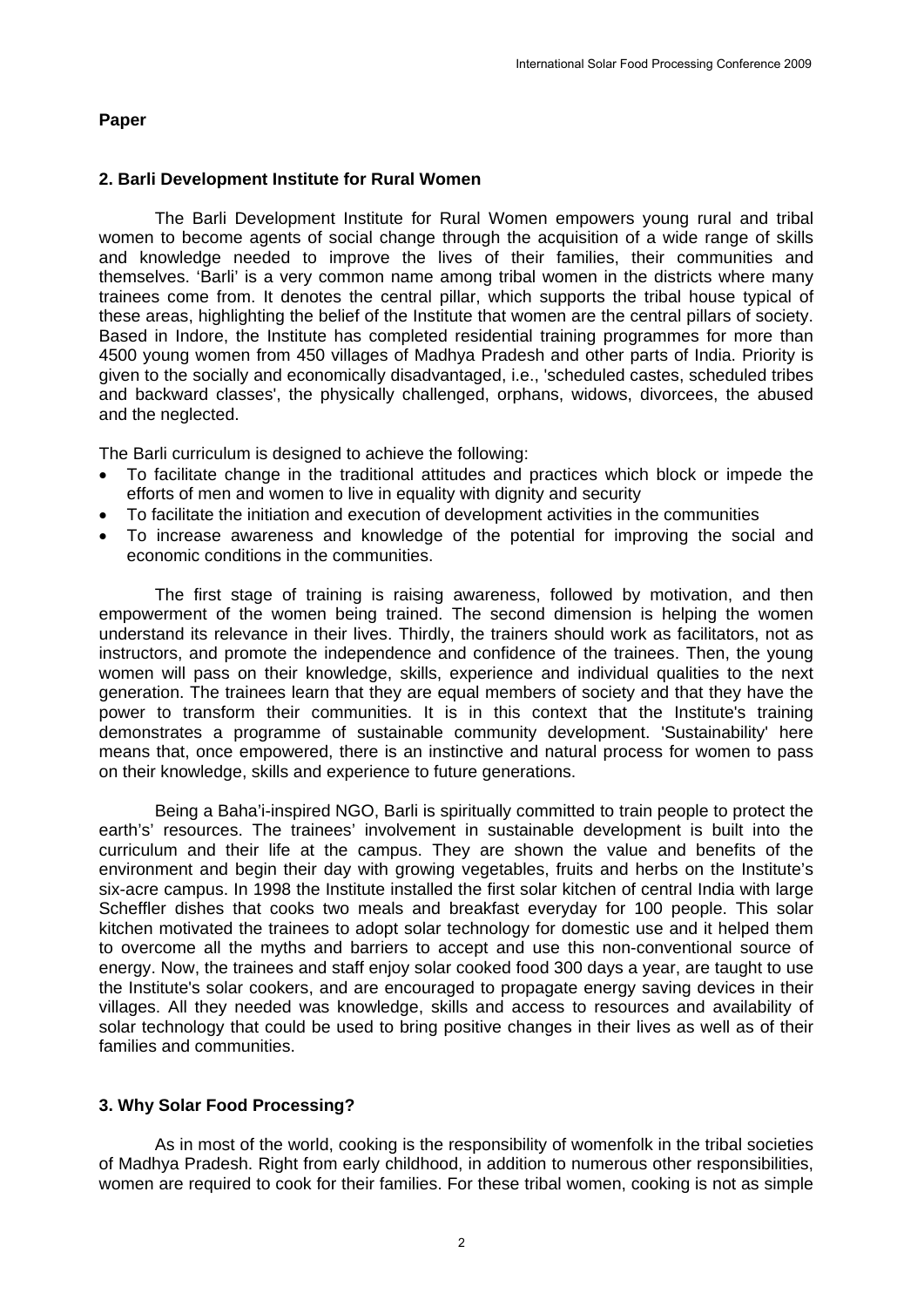as it is for women in other societies. Communities in these remote, tribal areas do not have the 'luxury' of cooking on gas. They use firewood or cow dung cakes for fuel. The result: cooking becomes physically demanding, time consuming and above all hazardous to their health. Most of the rural women in these communities have accepted these environmental and socioeconomic threats as part of life. So, for many, it is only when they become trainees at the Barli Institute that they realise how solar cookers can be used to change the lives of rural women.

### **4. Barli's Advancement towards the UN Millennium Development Goals**

Participation of women is vital to achieving the UN Millennium Development Goals, it is very challenging for many poor, rural women and girls because of time-consuming fuel gathering and cooking. By training rural and tribal women in solar food processing, Barli is advancing towards these goals.

## **4.1.** *Goal 1* **- Eradicating Extreme Poverty and Hunger**

### **4.1.1. Introducing Solar Food Processing Technologies to Villages**

Many rural families in central India spend a third of their daily income on cooking fuel, leaving them unable to purchase enough food. The solar food processing technologies introduced to the trainees at the Institute enable them to save the money spent on fuel by harnessing the free energy of the sun. Graduates using the cookers in their respective communities save 300-400 rupees a month by not buying wood for fuel as well as an average of 4-5 hours of time a day usually spent looking for it and bringing it home. As the solar cookers are so safe, the women are quite comfortable leaving cooking food unattended while doing other chores, thus saving time. One 35-year-old respondent said that her solar cooker saves her 320 rupees per month and she felt relieved of the hassle of getting leave from work to queue up to get gas. Also, the cookers do not blacken the kitchen and surrounding areas, nor the kitchen utensils in the way that cooking fire does. This saves money and resources, as the utensils do not have to be replaced as often.

Solar food processing has revolutionised the way cooking is now carried out and Barli actively promotes these technologies. Women in the tribal districts of Madhya Pradesh and the surrounding areas are now able to become pioneers of new sustainable technologies and consequently agents of social change who are not only transforming their own lives but in turn their rural communities.

#### **4.1.2. Producing and Marketing Solar Food Processed Food**

While promoting the technology itself, the Institute trains the women in producing and marketing solar processed indigenous food and beverages, how to identify locally available nutrients, and how to source inexpensive supplements for food. The trainees are encouraged to use locally available nutrients that are inexpensive and sensitive to village conditions. The Institute conducts week-long training workshops for graduates to teach them how to assemble the cookers from kits and how to use the cooker to make traditional recipes as well as new recipes, such as soya milk and tofu. Barli put a great deal of work into learning about food habits and collecting information about indigenous food and documenting those recipes after practically experimenting with them on an SK 14.Training materials, like recipe booklets, were prepared by the Institute in simple understandable Hindi and were made locally available. In these booklets the women are trained in making porridge from maize, which they can grow, rather than buying expensive ready-made wheat porridge. This training in solar food processing enables the women to use their solar cookers as income-generating tools.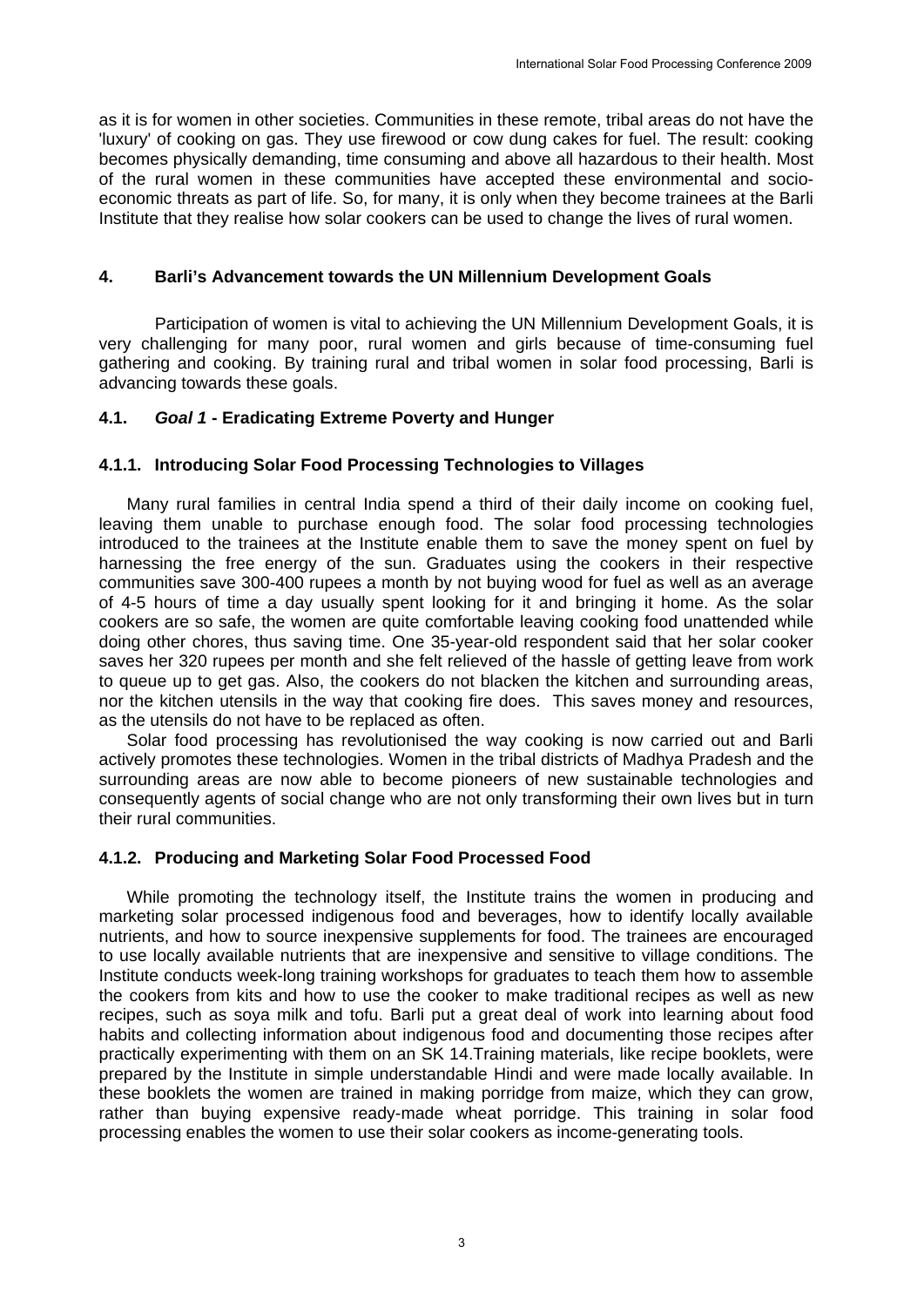### **4.2.** *Goal 2 -* **Achieving Universal Primary Education**

For rural girls, collecting wood for fuel is an arduous daily task that often starts at the young age of 6 or 7 and these long journeys take time from school attendance and studies. The solar cooking training at the Institute aims to reduce this burden by enabling the girls to harness the free energy of the sun. By doing this, the girls have the time to pursue their education and focus on life-skills. As mothers are the first educators of their children it is crucial that the trainees at Barli are aware of solar food processing technologies and the impact they can have on their daughters' education.

## **4.3.** *Goal 3 -* **Promoting Gender Equality and Empowering Women**

At the Institute the women are trained in the use and maintenance of solar food processing technologies. This enables them to return to their villages with a sense of pride in knowing that they have the knowledge and confidence to educate others in the benefits of solar technology. Barli gives rural women the capacity to act as agents of social and environmental change and the power to elevate their status in their communities. The Institute graduates who purchase solar cookers are breaking down gender stereotypes and changing rural attitudes towards women. One woman said that the modern look of the cooker had encouraged her father and her husband to start sharing the responsibility of cooking and one trainee's father said, "It is a miracle of science that has changed our lives. It shows we can do so many things that we still do not know".

### **4.3.1. Solar Food Processing Training at Barli**

The Institute trainers have conducted a series of ten-day workshops in order to train women on solar cookers and the various processes involved in solar food processing through a combination of theoretical and practical methods. Every trainer has to analyse the circumstances of their target group. They need to ensure that the training is based on the specific needs and capacities of the trainees who will be participating. The way the information in the module is presented must also be adapted depending on the cultural and educational backgrounds of the trainees.

Trainees are taught how to assemble & operate the cookers from kits and the inherent benefits associated with solar cooking methods. They are also given a manual that contains guidelines for the day-to-day running of the cooker as well as general maintenance and repair information. The manual also acts as an educational tool to educate people about personal finance management, gender equality and environmental conservation. It has been designed specifically for illiterate and neo-literate rural and tribal women in Madhya Pradesh, India.

#### **4.3.2. Training for Successful Management of Self-Help Groups**

During the training, the women are helped to form their own self help group (SHG) in order to discuss and bring together ideas for using the food they make as an income-generating activity. They learn about the rules and regulations for self help groups and how to start one on their own. They are taught how the SK-14 solar cooker can be used as an income generation tool by making snacks that can be sold in the market. In groups the women practice working together to calculate the costs of the items they make and the prices that they should be sold for depending on the amount of profit they hope to gain from it. Along with this, they learn the importance of habit saving, social and economic benefits of saving, rules and regulations pertaining the formation of SHGs, rules regarding the membership in SHGs, essentials of a successful group, the SHG constitution and elected members and their responsibilities. After the training is completed, the trainees continue to hold meetings, pay membership fees and plan income-generating activities that they could undertake.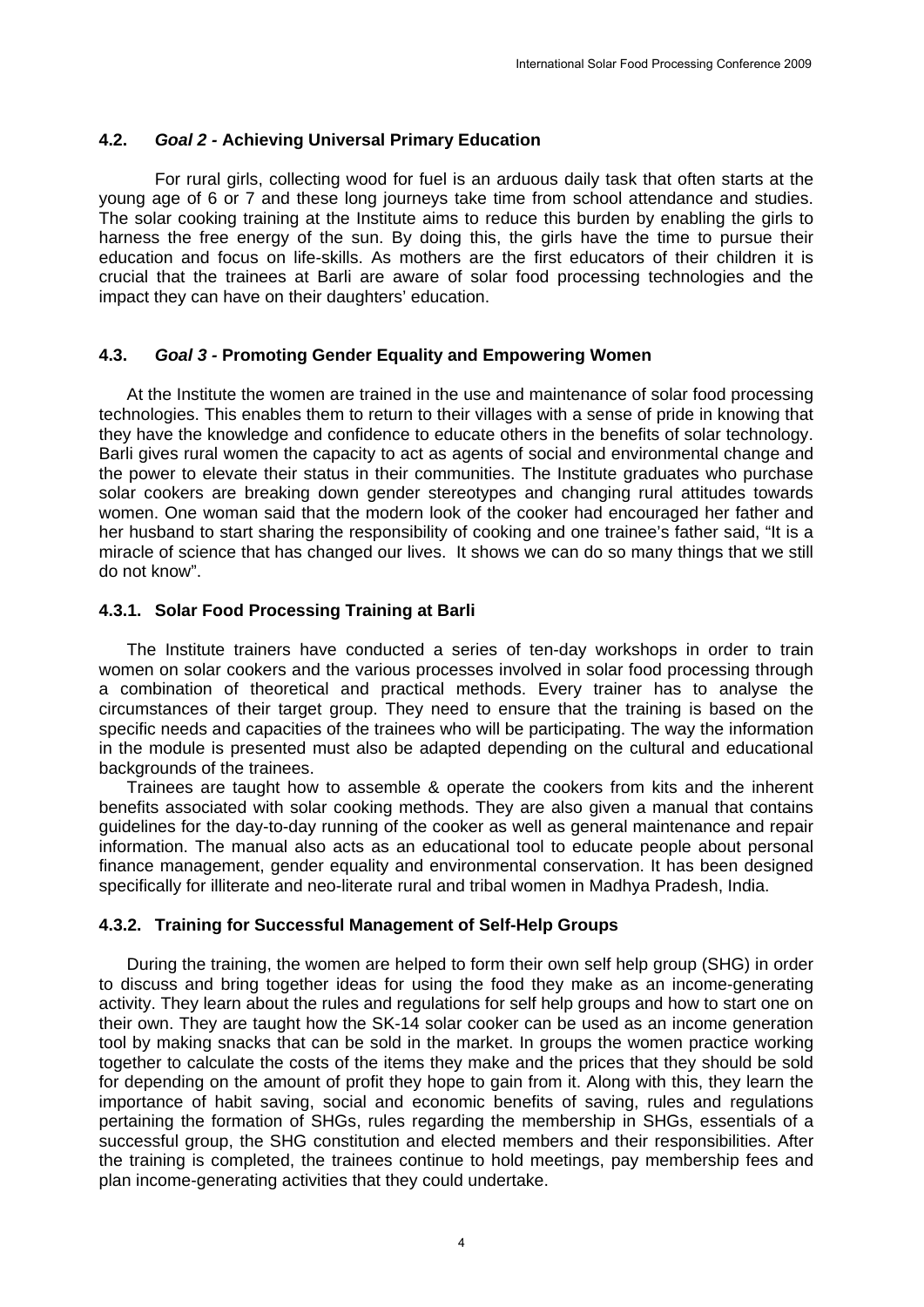## **4.3.3. Use of Solar Devices for Income- Generation by Micro-Credit Groups**

Since 2004 the Institute has expanded its solar cooker training to assist the existing micro credit groups in the state of Madhya Pradesh to use this technology to produce and market homemade food made with solar cookers. These programmes were from three to six days and one group even started generating regular income. Many NGOs started demanding this training and in 2005 an NGO named SIRDI, based in the village of Behiram, 400 kilometres from Indore, sent women from three different micro credit groups for a complete theory and practical training course.

The women from SIRDI did not own their own land so could not generate any income. They worked as daily wagers collecting and selling firewood from forests, earning only Rs. 20- 25 for nearly eight hours of hard labour. At the Institute, the women learned solar cooking techniques for their own use and a variety of recipes for homemade food products that can be packaged for sale. At the end of the course all these women were given SK 14 Solar Cookers at only 10% of the cost, the other 90% being subsidised by an Austrian NGO, PLAGE. The Institute has distributed over 350 cookers and trained more than 750 women in their construction, use, and maintenance. Now, in addition to doing their own cooking, these women produce and sell sweet and spicy snacks, such as Matthi and Chivda. They transport them for sale at big fairs and by cooking for only two hours a day, during peak sunlight, they are able to make a profit of Rs. 30 per day per person. They are getting regular orders for their products and are cooking about 18 to 20 kilos per day.

Recently the women at the Institute have been learning to use the same cookers for ironing the clothes, boiling water, for textile work will be specially a blessing where there is no electricity. They are also preparing natural dyes and melting wax for batik printing. Surely some of them will start generating income out of this soon.

Barli's contribution to the development of Self Help Groups has led to the Institute's appointment as an associate of The Rashtriya Mahila Kosh (National Credit Fund for Women), an apex micro-credit institution under the Ministry of Women and Child Development, Government of India. This Institution provides training to women self-help group members and the NGO/Government partners in the field of Non-conventional energy.

## **4.4.** *Goal 4 -* **Reducing Child Mortality**

Rural children fall victim to waterborne and smoke-related diseases but fuel is scarce and expensive and families are unable to use their cooking fuel to boil drinking water and use for oral rehydration drinks. But, every solar-cooked meal is smoke-free and the cookers easily pasteurise both water and milk. One recipient of an Institute cooker said they are also very safe as the conventional fireplace is a common cause of burns for babies and young children.

#### **4.5.** *Goal 5 -* **Improving Maternal Health**

The changes solar cookers have made to the lives of rural women and their families are nothing short of remarkable. Smoke from cooking fires is a major threat to young rural women in central India and is linked to low-birth weight and infant mortality. Not only this, walking 15-20km to gather wood for fuel leaves women open to a number of threats, including abuse, rape, or mental and physical harassment from forest officials. The journey home is physically taxing on the body and rape attacks are particularly common during this time. Solar cooking, in contrast, is clean, smoke-free, and the families get to enjoy improved air quality and cleaner surroundings in the home.

#### **4.6.** *Goal 6 -* **Combating HIV/AIDS, Malaria and Other Diseases**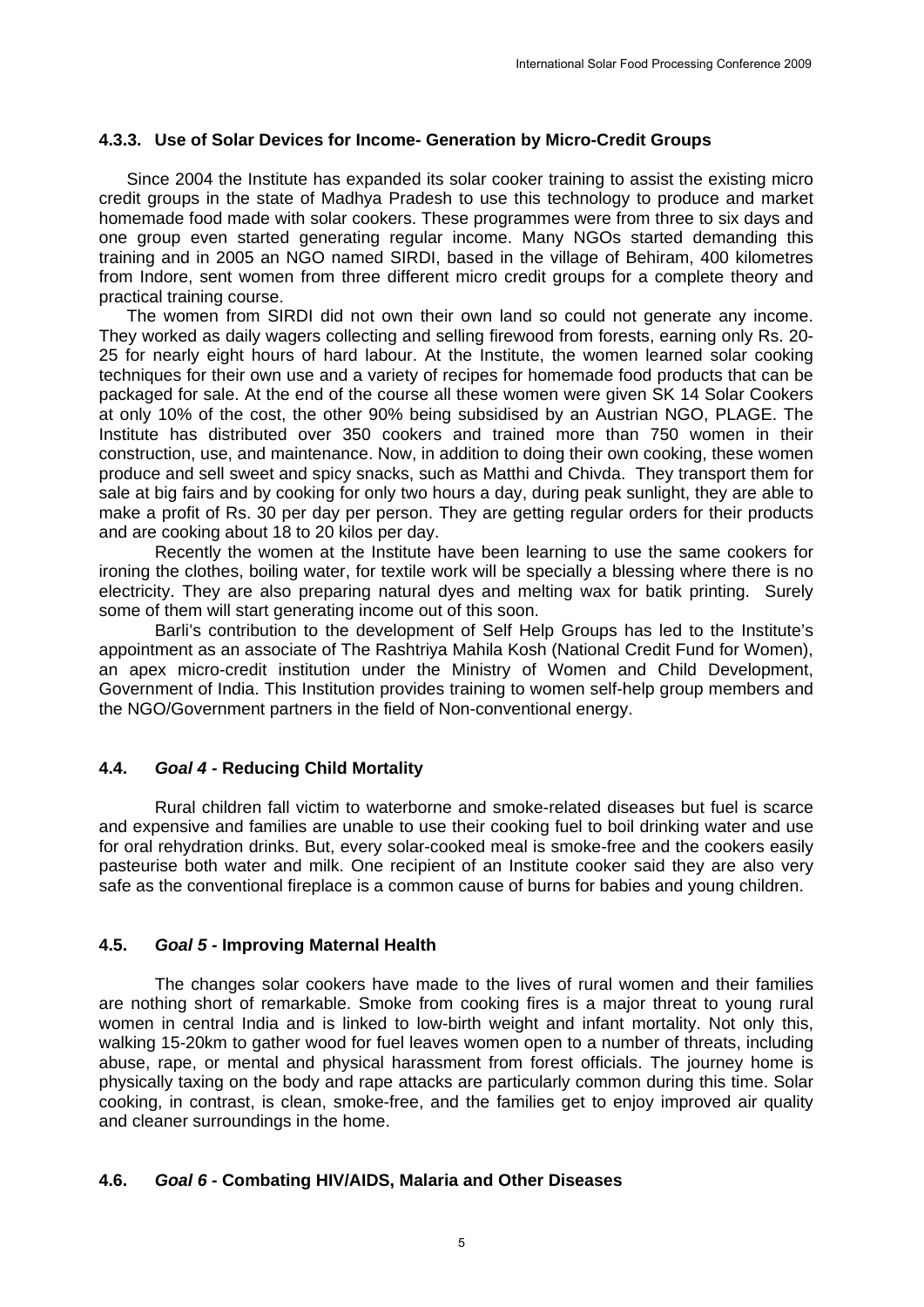Caring for a sick family member or orphans takes time away from livelihood activities. Solar cookers enable these carers to leave meals cooking unattended so that their time can instead be focused on the patients of HIV/AIDS, Malaria and other diseases. Larger solar cookers reach temperatures of 150˚C (300˚F), enough to sanitise dry materials in rural clinics and households for those with weak immune systems. They are also capable of pasteurising water and many women have commented on how the solar cooker enabled them to heat water for washing and bathing.

## **4.7.** *Goal 7 -* **Ensuring Environmental Sustainability**

One-third of humanity has only wood, charcoal or poor substitutes to cook daily meals. When wood becomes scarce, tribal women in remote areas use firewood and cow dung cakes for fuel – a method that is not only physically taxing and time consuming but more significantly, a potentially hazardous chore. A solar cooker saves about one ton of wood per year thereby reducing carbon dioxide emissions by 1.8 tons per year.<sup>1</sup> These cookers also eliminate any risk of fire, gas leaks or explosion – all of which are also potentially damaging to the environment. Barli encourages its trainees to use sustainable solar cooking and ironing methods as well as introducing the girls to a near-zero rubbish policy that works towards sustaining the environment. The Institute is an environmentally friendly campus that is almost entirely self-sufficient. It serves as a working model for caring for the environment and as a demonstration of sustainable practice. The farming techniques used on-site aim to be sustainable and effective in training the students how to work in an environmentally friendly and resource efficient manner. Caring for the environment is taught as a spiritual responsibility and more importantly theoretical knowledge is applied practically in the garden of the Institute and in the solar kitchen. On their return home, the graduates are happy not to be contributing to environmental degradation and one graduate who had bought a solar cooker said that the cooker had brought her back to *"equilibrium with nature, as she is no longer exploiting forest resources and therefore contributing towards land degradation, erosion and drought".* The curriculum provides not only technical skills, but also a sense of personal worth, giving the women confidence to implement sustainable initiatives of their own.

Every year on World Environment Day the Institute stresses the importance of conservation and prevention of the environment through workshops whilst graduates independently launched the parabolic solar cookers to 5 tribal families in the Jhabua district. A solar kitchen with five solar dishes was also built and installed by Barli at a high school in the Jhabua district.

## **4.8.** *Goal 8 -* **Developing a Global Partnership for Development**

## **4.8.1. Global Exchange**

-

The Institute has been participating and exchanging its work at global conferences; some of the most important have been during the Earth Summit, The Fourth World Women's Conference, Beijing, China and those for the United Nations. Many others include in countries like: Sweden, Spain, Thailand, Austria, Germany, Nepal, United States, Israel, England, Italy, China and Brazil and Israel.

As well as this the Institute Manager and Director serve as a resource people for UNICEF, the National Institute of Public Cooperation and Child Development and many other NGOs in Madhya Pradesh along with many departments of DAVV University of Indore.

<sup>&</sup>lt;sup>1</sup>Thorne, S. & S. Raubenheimer, Evaluation of a potential in attracting finance through Clean Development Mechnisms – Solar cookers and carbon mitigation possibilities, Energy transformations, South Africa, 2003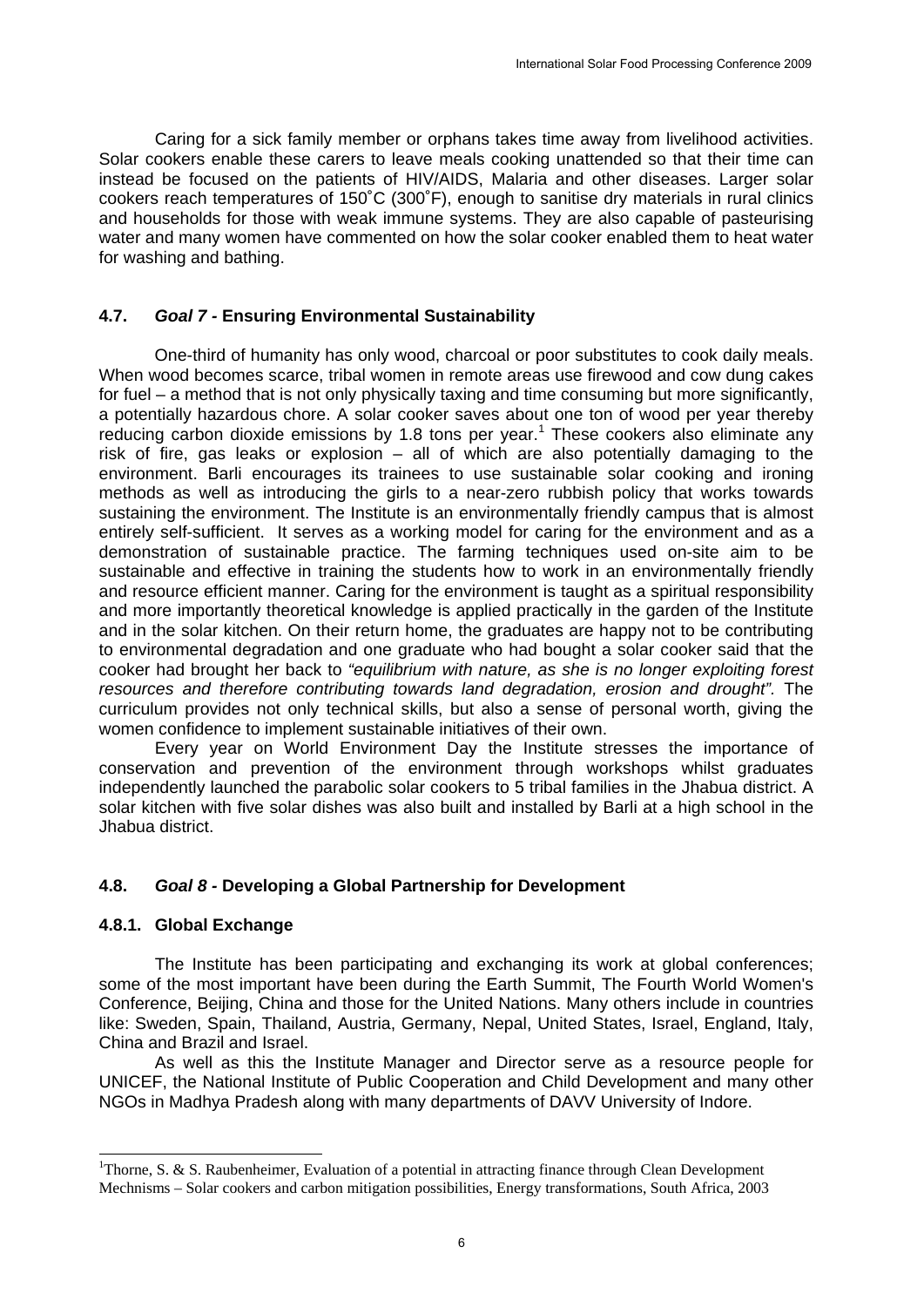The manager was one of the invited speakers to a conference in Spain where he was asked to share his experience of the 'First solar kitchen at Barli Institute'; he was also recently invited to be keynote speaker at three universities in Taiwan .As a result of his efforts he has been awarded an OBE by the Queen of United Kingdom for his services to social causes and the use of alternative energy sources in rural communities in India

Barli's passion and commitment in promoting solar cooking and food processing on a local, national and international level has led to the first International Solar Food Processing conference being hosted here. The conference will bring together researchers and practitioners from all over the world to exchange knowledge and decide future actions and collaborations to spread access to solar cooking, water purification and related solar food processing applications

#### **4.8.2. Sensitising People towards the Environment**

The Institute receives many visitors interested in observing classes, seeing the environmental advances at the Institute and various other educational research purposes. These have included local, regional, national and international individuals with personal interests in the Institute and its solar food processing technologies. Overseas volunteers frequent the institute throughout the year in order to learn about the Institute's aims and frequently train in the construction and maintenance of solar cookers. These volunteers become an integral part of the institute, especially for raising awareness in their home countries about the benefits of Barli's work and how technologies like solar cooking can be adapted to everyday life anywhere.

## **5. Conclusion**

Thousands of women, from rural and tribal districts of Central India, are trained by the Barli Institute and are emerging as pioneers of solar food processing and cooking technologies, making a difference to the lives of their people. SK 14 solar cookers have been a great source of socio-economic empowerment for rural and tribal women in Madhya Pradesh and by promoting these cookers Barli is contributing towards achieving the Millennium Development Goals.

 The Institute has been successful because of its approach and methodology of transfer of technology "only by choice" accompanied by systematic training and the organic growth of the programme. The use of solar food processing technologies has improved the lives of hundreds of women and their families whilst saving time, money and preserving the environment. It has demonstrated how to successfully build the capacity of local women to play their role as equal participants in all areas of life but this solar training is only one element of the Institute's holistic approach to overall sustainable community development through training women as human resources. The curriculum covers education and experience in literacy, leadership training, tailoring, agriculture, artisan crafts-work, human rights knowledge, environmental awareness, self-esteem and personality development, a sense of social commitment, nutrition and health, and income-generating skills. Apart from its main residential programmes of 6 months and 1 year, the Institute has extension centres in Chattisgarh specifically for those women who are unable to come to the institute. On an average 400 women go through its main programme every year. These young girls and trainees, who when they come to the Institute are illiterate, semi-literate and literate rural and tribal women of Madhya Pradesh, are empowered at Barli to be positive agents of change in their communities and with this new role they are gaining respect and status. They are a source of inspiration and are role models for other women everywhere as they keep proving that it is possible to change the world where millions of women are yet to access such technology.

The experience of Barli, of more than two decades, has shown that no matter what subject is being taught, be it Literacy, Health, Social sciences, Management, Engineering, Computers, Medicine, Information Technology, Sports, Tourism, Home Science, Agriculture,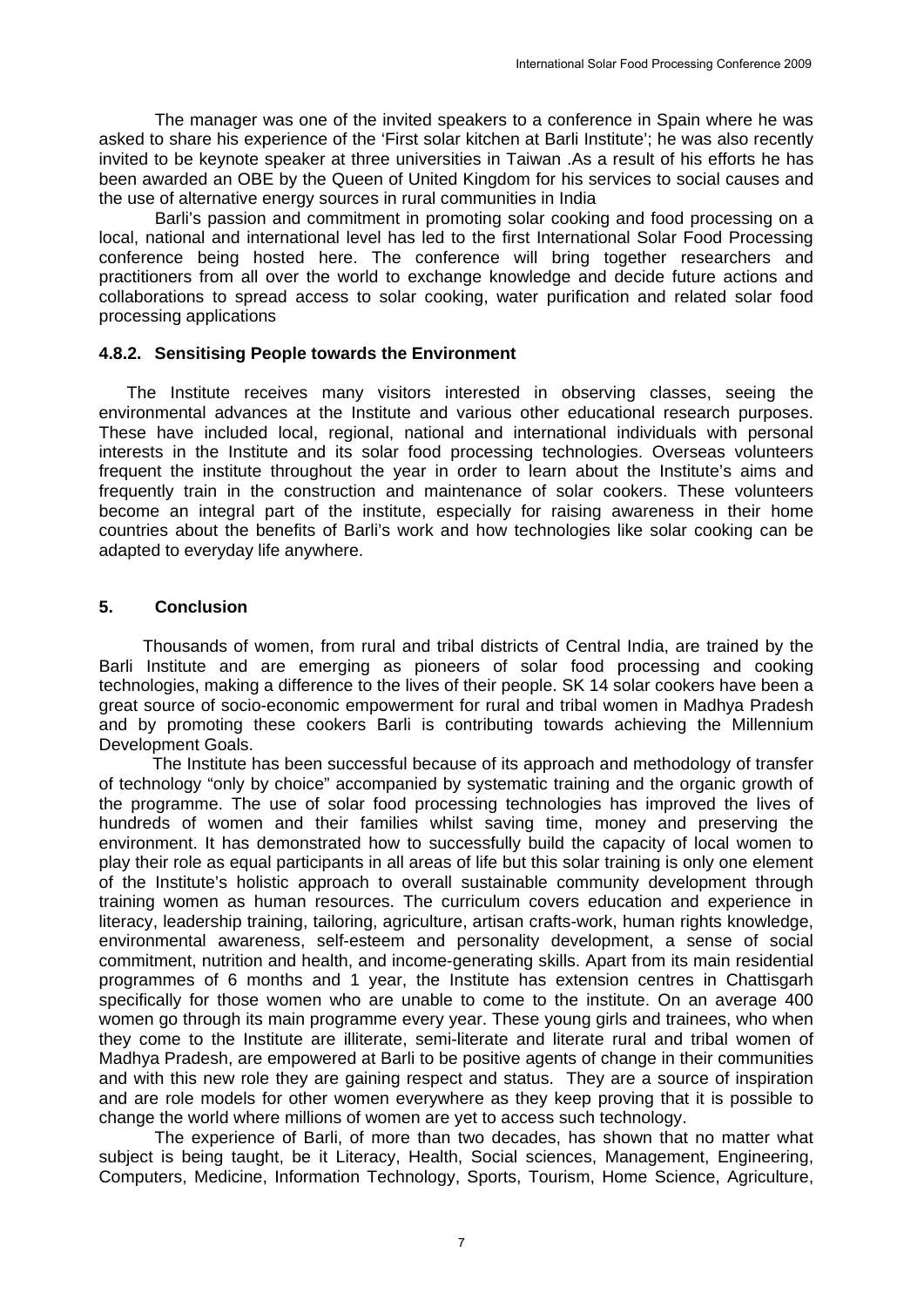Communication, Arts, or Culture; Solar Energy should be incorporated into all that people do so that they learn how they can use solar energy to save our planet. Solar energy should not be seen in isolation from life!

#### **6. References**

McGilligan, Janak Palta, 'Towards Environmental Transformation: A Baha'i Experience', *Women and the environment: Partners in Life* (March, 1991)

 McGilligan, Janak Palta, *Training of Rural and Tribal Women in Promoting the Practice of Healthy Nutrition: Case Study of Bahai Vocational Institute for Rural Women*, presented at Seminar at National Institute of Social Science, MHOW (MP) India (July, 1994)

 McGilligan, Jimmy, and McGilligan, Janak Palta, *Role of Women Scientists in Non-Governmental Organizations in Promoting Scientific Attitude Among Indian Masses*, Forum on "Women and Science" Social Work Section, 81<sup>st</sup> Congress on Indian Science at Jaipur (January, 1994)

 McGilligan, Janak Palta, *Role of NGOs in Government Strategies and Policies for Propagation and Commercialisation of Renewable Energy Technologies*, National Workshop in Pune, (March, 1994)

 McGilligan, Janak Palta, *Equal Partnership of Women in Agro Forestry for Sustainable Development,* Workshop on Agro-Forestry in Bundelkhand region, Jhansi (June, 1995)

 McGilligan, Janak Palta, *Role of NGOs in Motivating People in Adopting New Technologies For Sustainable Development,* National Workshop on Combining Sustainable Development and Bio Diversity Conservation in Integrated Watershed Management, Bhopal (June, 1995)

 McGilligan, Janak Palta, *Rural Women's Home or Cottage Industries; Extent and Future Prospects; Women's Entrepreneurship in Tribal and Rural Areas of Central India – A Bahá'í Experience,* Annual Meeting of the International Society for Agriculture and Rural Development, Acuto, Italy (October, 1995)

 McGilligan, Janak Palta, *Women's Role in the Economy, Decision-Making, Education and the Environment,* Review of Beijing Platform for Action-Asia Pacific Watch Meet, Chandigarh (August, 1998)

 McGilligan, Janak Palta, *Literacy the Key to Individual and Social Transformation Using the Bahá'í Approach: An Experience of Training Rural and Tribal Women in Central India,* Annual meeting of the International Society for Agriculture and Rural Development, Oxford, UK (October, 1998)

 McGilligan, Janak Palta, *Cooking with Solar Energy at Bahá'í Vocational Institute for Rural Women,* School of Biotechnology DAVV, Indore (February, 2000)

 McGilligan, Janak Palta, *Training Rural and Tribal Women in Madhya Pradesh, Environmentally-Friendly Food, Nutrition and Health, an Integrated Approach: Case Study of Baha'I Vocational Institute for Rural Women,* Indian Science Congress 88th Annual Session (January, 2001)